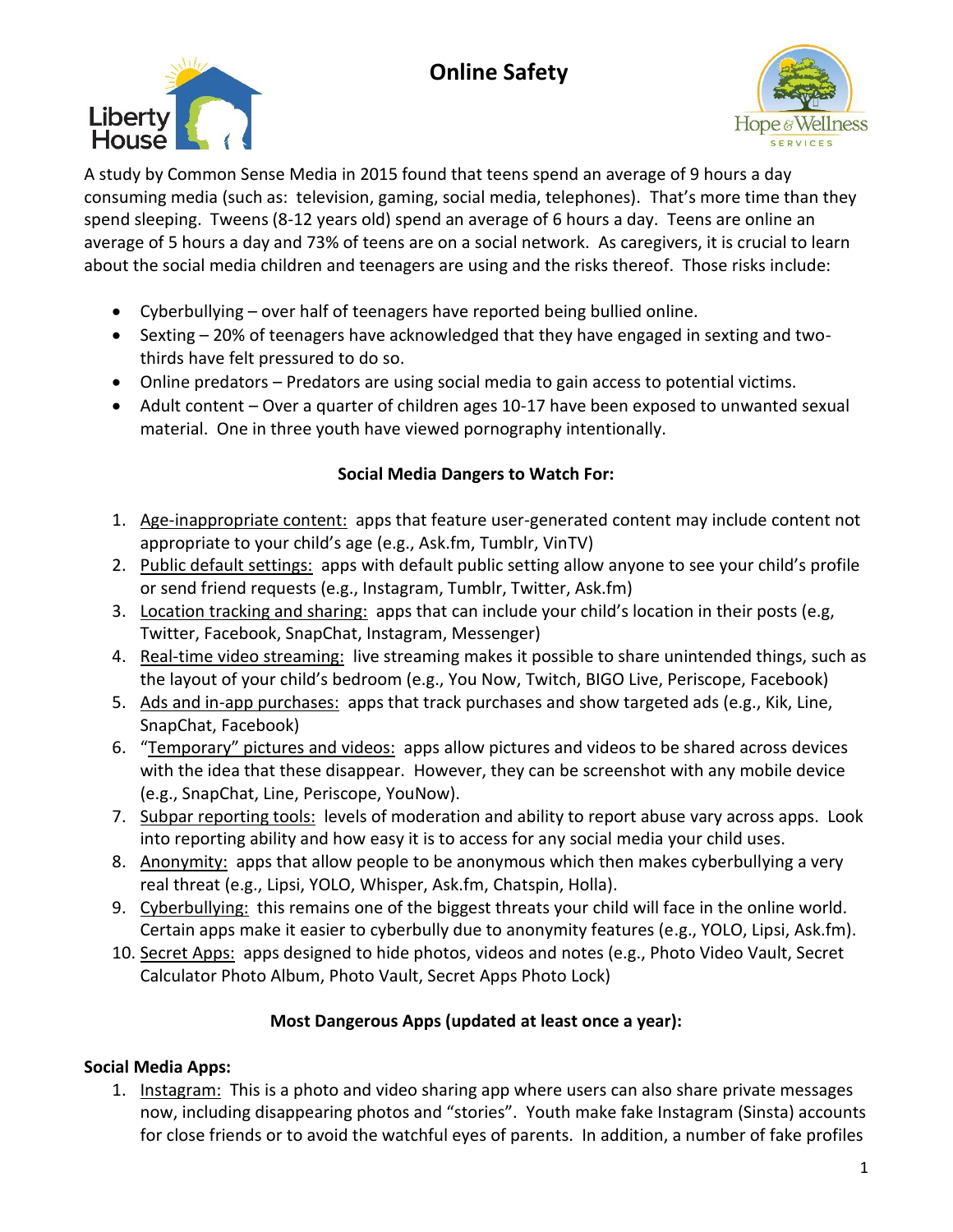have been created with the purpose of bullying. Instagram also has a default Public setting for privacy, meaning anyone can "friend" a user until the privacy settings are changed.

- 2. Twitter: This site openly allows pornography and has a poor record of ending bullying.
- 3. SnapChat: This is a disappearing messaging app that allows users to send photos and videos to others which "disappear" after 10 seconds. However, the recipient can still take a screenshot of the picture. In addition, SnapChat allows for live streaming and location sharing where other users can track their "friend's" location whenever the app is opened.
- 4. Reddit: Anyone with the Reddit App can also access the subreddit, "Reddit Gone Wild", which includes pornographic images. Reddit rules don't prohibit nude selfies as long as they are voluntarily posted. Reddit does not verify age, thus users under 18 can access these images.
- 5. Kik: Users can connect with others through just a username, meaning individuals can use Kik to meet strangers for sexting, cyberbullying, etc. There is no age verification when downloading it or registering.
- 6. Voxer: This is a walkie-talkie app that allows users to quickly exchange short messages with one or more people. This has also been linked to cyberbullying and is rated at ages 4+. Marco Polo has also become a popular video-messaging/walkie-talkie app.
- 7. Tumblr: This was designed for photo sharing and can also be used for sharing videos and chatting. Users can access pornographic, violent, and damaging content. The privacy settings are difficult to find and the default is public.
- 8. Whatsapp: This popular messaging app allows users to send texts, photos, voicemails, make calls and video chats worldwide.
- 9. Discord: This app allows gamers to connect via text, voice, and video. It exposes youth to adult content and the ability to chat with strangers.

#### **Live Streaming Apps:**

- 10. LiveMe: Users can create videos, send photos, or messages with people all over the world or nearby. Youth may be exposed to inappropriate messages and videos.
- 11. Tik Tok: This app is described as "raw, real, and without boundaries...It's from the gut, 'come as you are' storytelling told in 15 seconds."
- 12. Likee: Users create short lip-syncing videos to share and encourages frequent posting to gather likes. It also allows strangers to interact.
- 13. Houseparty: This is a group video chat app that allows friends to connect in a party line format. If one person in the chat knows two unconnected people, they can connect them via House Party. People can take screenshots during the chat without the other person(s) knowing it.
- 14. HOLLA: This app is designed to connect users with strangers immediately via camera. Location tracking is an option and users have reported exposure to sexual behavior, fake identities, and negative comments.
- 15. Bigo Live: Not only can teens live stream themselves and receive immediate feedback, but this app also rewards people with popularity rankings for giving out virtual gifts that cost real money. User comments are often explicit.

#### **Dating Apps:**

- 16. The Game by Hot or Not: Although this app says that users must be 13 or older and users 13 to 17 can't chat or share photos with users older than 17, there is no age verification process. Furthermore, youth can post their pictures for people to rate as "Hot" or "Not".
- 17. Down: The tagline says it all "The secret way to get down with people nearby...if you want to hook up, say so!"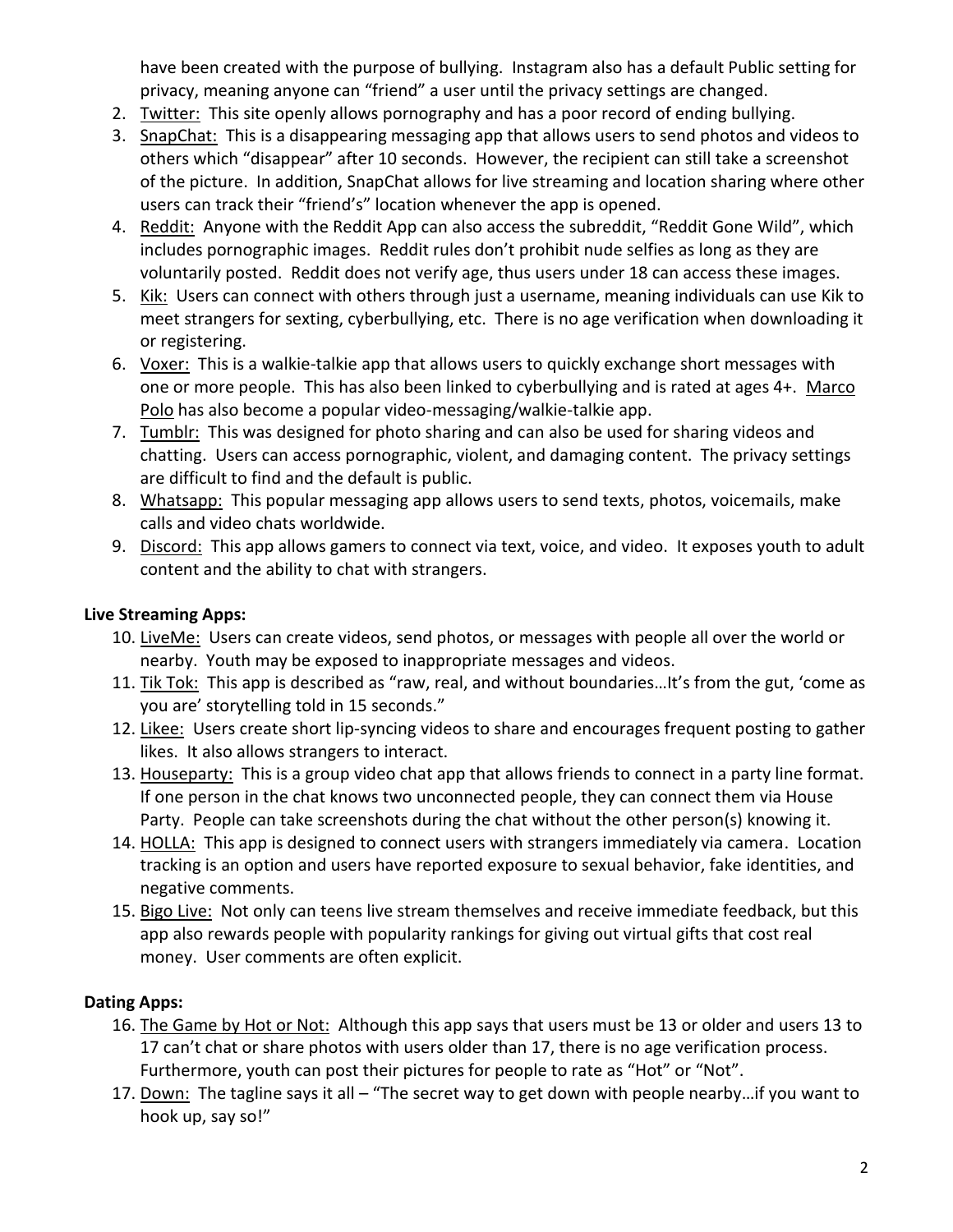- 18. Bumble: Similar to Tinder, this requires women to make the first contact. Children have been known to create false accounts to use it.
- 19. Yubo (formerly Yellow): This app has been called the "Tinder for kids" and is marketed to 13 to 17 year-olds as a way to make new friends. Youth can pretend to be adults and swipe to hook up with others. There is no age verification process when users create an account.
- 20. Tinder: This app is advertised to users 17 and up but the privacy policy allows for children 13 and up to register. There are geolocation features and people can seek anonymous hook-ups.
- 21. Grindr: This Dating app is geared towards gay, bi, and transgender people. It gives users the option to chat, share photos and meet up based on GPS location.
- 22. Skout: This is another location-based dating app and website. Children can falsify their age to get around the prohibition from users under 17 sharing private photos.
- 23. Meetme: this is a dating social media app that allows users to connect with people based on location. Users are encouraged to meet each other in person.
- 24. Badoo: This dating and social networking app allows users to chat, share videos and connect based on location.

#### **Anonymous Apps:**

- 25. Yik Yak: Users are able to create and view threads within a 5-mile radius. All users are anonymous with registration requiring no personal information aside from user's location.
- 26. Ask.fm: Users can send each other questions anonymously or using real identities. This app has been used in many cyberbullying cases, including ones that have been linked to suicides.
- 27. YOLO: Advertised as the "most fun and spontaneous way to get honest and genuine messages from your friends", it allows people to send any form of message anonymously.
- 28. Whisper: The motto of this app is "Share Secrets, Express Yourself, Meet New People." Users are anonymous as they share messages or confessions. It also shares the user's location.
- 29. Wishbone: Users can send private messages to "friends" and create cards for comparison or would you rather questions.
- 30. Lipsi: Lipsi is described by it's creators as "more than just an anonymous app. It's a platform that attacks the boldest who want to step out of their comfort zone…Lipsi has proven to be an indispensable tool for many of the youngest generation yet." This app allows users to link to their Instagram account so that the anonymous comments appear in their Instagram feeds.
- 31. Tellonym: This messaging app invites users to follow their contacts and share anonymous feedback with each other. Reviewers have noted bullying and users telling others to kill themselves.

#### **Other Apps:**

- 32. Vora: This is a fasting app that teenagers with eating disorders are using to celebrate and promote anorexia. Other apps popular on pro-ana forums include Eating Thin, Toilet Tracker, CalorieKing, Plant Nanny, Chronometer, MyFitnessPal, and Carrot Fit.
- 33. Roblox and Fortnite: While this seems like a nice game, it allows for chatting with strangers. Parents can disable in-game chats.
- 34. Calculator%: This is one of multiple secret apps where users can hide photos, videos, files and browser history.
- 35. Socratic Math & Homework Help: This app allows users to take a picture of a homework problem and essentially gives the answers (cheating).
- 36. BitLife: This simulation game takes the character from infancy to death with the player making text-based choices. It exposes players to hook ups, drug use, criminal activity, etc. as options for the character when it is older.